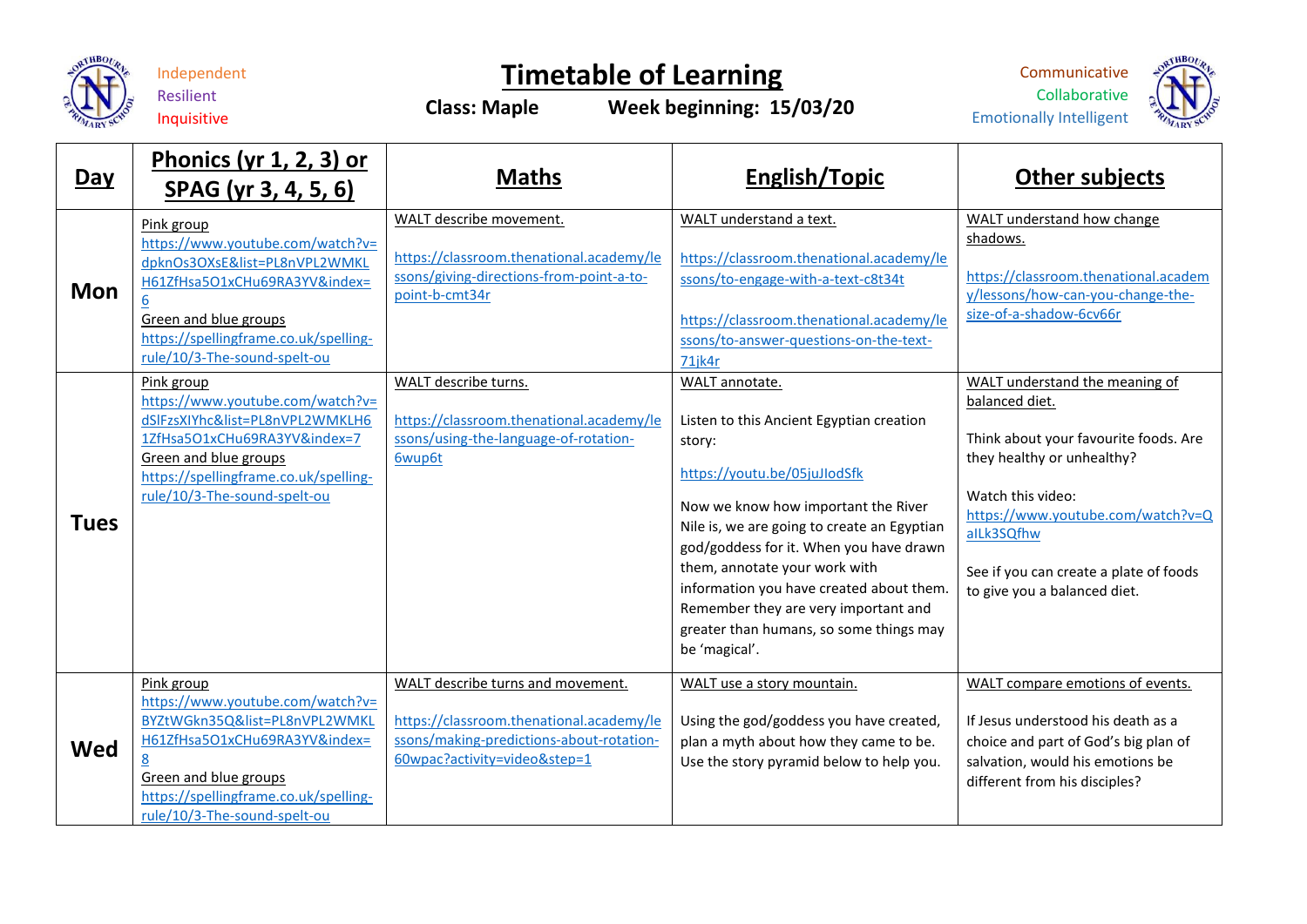|              |                                                                                                                                                                                                                              |                                                                                                                                                                                                          |                                                                                                                                                                                                | Compare how Jesus and his disciples<br>felt on Palm Sunday, Good Friday and<br>Easter Day.                                                                                                                                                                                                                                                                              |
|--------------|------------------------------------------------------------------------------------------------------------------------------------------------------------------------------------------------------------------------------|----------------------------------------------------------------------------------------------------------------------------------------------------------------------------------------------------------|------------------------------------------------------------------------------------------------------------------------------------------------------------------------------------------------|-------------------------------------------------------------------------------------------------------------------------------------------------------------------------------------------------------------------------------------------------------------------------------------------------------------------------------------------------------------------------|
| <b>Thurs</b> | Pink group<br>https://www.youtube.com/watch?v=<br>qIL4UeE1F0o&list=PL8nVPL2WMKLH<br>61ZfHsa5O1xCHu69RA3YV&index=9<br>Green and blue groups<br>https://spellingframe.co.uk/spelling-<br>rule/11/4-More-prefixes-1-of-3        | WALT identify right angles.<br>https://classroom.thenational.academy/le<br>ssons/identifying-right-angles-in-shapes-<br>$65$ jp2r                                                                        | WALT write a myth opening.<br>Use your story pyramid to start writing<br>your myth. Be careful that you write in the<br>past tense and include description about<br>the setting and character. | WALT say a French story.<br>'Boucle d'Or et les trois ours' on<br>Language Angels.<br>Click on 'login' at the top right and<br>select the 'pupil games' area they will<br>find that I have added games and<br>learning activities relevant to what<br>they have previously learnt. The<br>username for the whole school is<br>Northb4168 and the password is<br>lahome. |
| Fri          | Pink group<br>https://www.youtube.com/watch?v=<br>$Zq-$<br>OPFYTkaQ&list=PL8nVPL2WMKLH61<br>ZfHsa5O1xCHu69RA3YV&index=10<br>Green and blue groups<br>https://spellingframe.co.uk/spelling-<br>rule/11/4-More-prefixes-1-of-3 | WALT use statistics.<br>Census Day Activity.<br>Go outside and count something. It could<br>be trees, cars, animalsmake sure you<br>use a tally! Then create a graph of your<br>choice to show the data. | WALT write a myth problem and ending.<br>Complete your myth making sure you do<br>not rush the ending.                                                                                         | WALT design a pyramid.<br>Design a pyramid that you will make.<br>The pyramid needs to stand on its own<br>and fit the 15cm sarcophagus inside.                                                                                                                                                                                                                         |